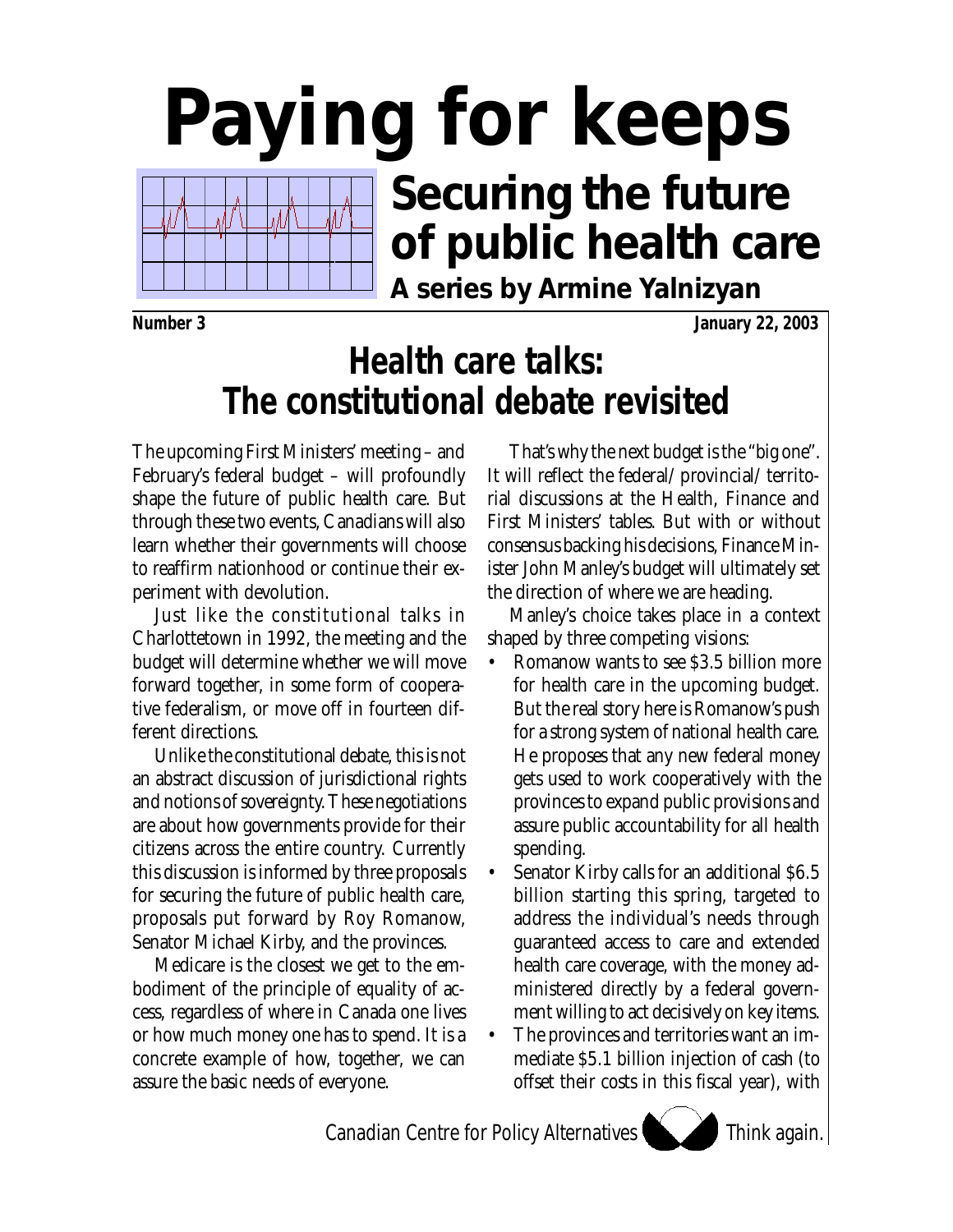\$5.7 billion more in February. They are fighting for a "fair share" of stable, longterm funding but don't square this position with the fact that if the federal cash increases are big enough, the feds can reasonably call for a voice in the way health care is delivered and health outcomes are measured. That doesn't mean federal control, but it does mean giving weight to a federal push for the development of national standards and national objectives in return for more money. That the provinces reject this approach can only compromise the development of national standards for health care.

For their part, the federal Liberals have long used the "non-interference"/ "provincial flexibility" argument as a cover for their position, since 1995, that small government is good government (at least where federal governments are concerned). The only way they can keep their commitment to the \$100 billion tax cut package introduced two years ago, and to an aggressive debt pay-down campaign, is not to let program expenditures rise too quickly, for health care or anything else.

How will Manley balance these positions in the next budget? So far he has played coy, saying the size of the budgetary surplus makes even Romanow's modest package unlikely, but admits that the evidence increasingly makes this year's surplus look many multiples bigger than the \$1 billion officially forecast, as has been the case in the past. The numbers themselves have called his bluff.

What is clear is that the way this budget will lay out the path to securing the future of public health care is symbolic of far more than a simple fiscal decision. It will chart the course and nature of our federation for the foreseeable future. It will either confirm this government's experiment with accelerated decentralization and balkanization of public policy; or it will acknowledge the problems of such an approach, and set out a plan for nation building.

### **How much more?**

There are three major proposals on the table regarding how much more the federal government should pay for public health care.

Both the Romanow and Kirby documents explicitly state that increased federal contributions should "buy change" in the way the system currently works, primarily to achieve greater fairness and lever more efficiencies system-wide. Consequently, they have emphasized key areas for change, and targeted money to those areas.

The provinces, after years of doing all the heavy lifting for rising costs as federal support declines, want payback, no strings attached.

#### **Table 1:**

**The three proposals for a renewed federal cash commitment to health care**

| <b>Fiscal Year</b> | 2002-03 | 2003-04 | 2004-05 | 2005-06 | <b>TOTAL</b>    |
|--------------------|---------|---------|---------|---------|-----------------|
| (in billions)      |         |         |         |         |                 |
| Romanow            | \$0     | \$3.5   | \$5.0   | \$6.5   | \$15            |
| Kirby              | \$0     | \$6.5   | $$6.5*$ | $$6.5*$ | $$19.5 (+/-)^*$ |
| Provinces/Terr.    | \$5.1   | \$5.7   | \$6.5   | \$7.4   | \$24.7          |

\* See text box on Page 8 for how Kirby's numbers increase over time.

2 Canadian Centre for Policy Alternatives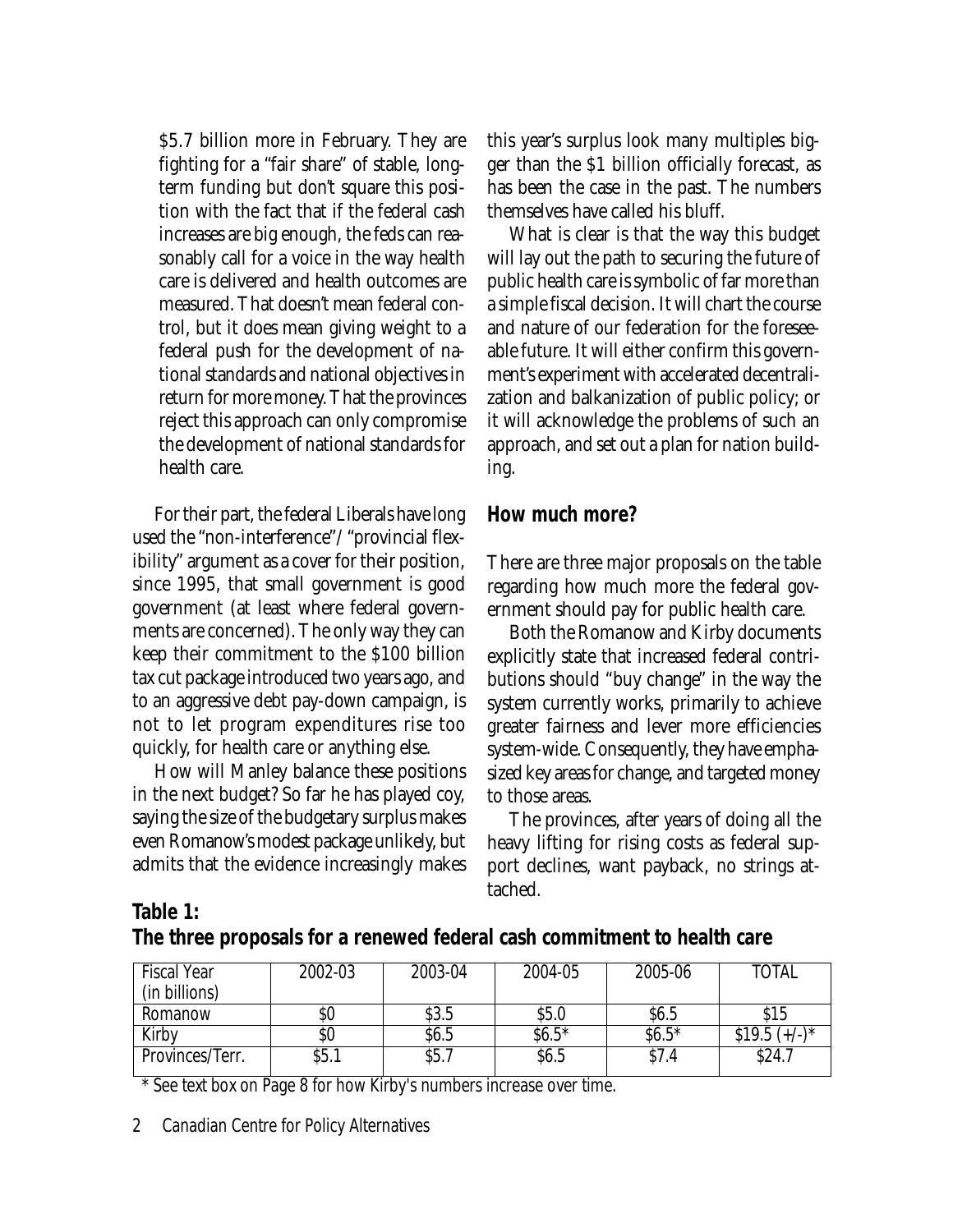The amounts in Table 1 come in on top of the cash already being transferred to the provinces and territories for health care through the Canada Health and Social Transfer (CHST), a block fund that helps finance the provincial delivery of health care, post-secondary education and social assistance.

The base cash transfer for the CHST is \$15.5 billion, for any combination of those three programs. Because it is a block fund, no particular share is dedicated specifically for health care, but history shows that the provinces have used between 52 and 62 percent of the total transfer (cash and tax) for health care.

The September 2000 agreement between the federal and provincial/territorial governments saw an increase in the cash amounts transferred to the provinces specifically for health care, totaling \$21.1 billion over five years. This amount does not add to the base transfer or \$15.5 billion, which remains fixed over this period. Consequently, the September 2000 agreement provides no guarantees as to the cash amount the feds will transfer for health care after 2005-06. Under the terms of the agreement, some pockets of money were earmarked for the purchase of medical equipment and expansion of primary care reforms, but it was mostly transferred under the same terms as the CHST – no strings attached.

There is near universal agreement that these amounts are not enough to assure the viability of the public health care system until 2005- 06. But the new calls for funding frequently ignore the new amounts of money that are already on stream.

What the September 2000 Agreement means when combined with the three proposals for new funding is displayed in Table 2.

Through its 2000 agreement, the federal government has committed to provide more than \$18 billion in new health care funds over the following four years. While this is a large increase, no one can show how the increases have thus far contributed to improving public health care, and there is no mechanism to show how they will. In fact, many of the old issues remain unresolved: this agreement did not restore historic relations with the provinces and territories for sharing the costs of the most important public program in Canada.

#### **Table 2:**

| .                                                                             |  |
|-------------------------------------------------------------------------------|--|
| Tallying up the September 2000 reinvestment with the three proposals for more |  |
| federal health cash                                                           |  |

| <b>Fiscal Year</b>                   | 2002-03 | 2003-04 | 2004-05 | 2005-06 | <b>TOTAL</b>   |
|--------------------------------------|---------|---------|---------|---------|----------------|
| (in billions)                        |         |         |         |         |                |
| September 2000 Agreement             | $$3.6*$ | \$4.3   | \$4.9   | \$5.5   | \$18.3 (out of |
| (New cash over base CHST cash        |         |         |         |         | 21.1 over 5    |
| transfer)                            |         |         |         |         | years)         |
| <b>Total Increase With Romanow</b>   | \$3.6   | \$7.8   | \$9.9   | \$12.0  | \$33.3         |
| <b>Total Increase With Kirby</b>     | \$3.6   | \$10.8  | \$11.4  | \$12.0  | \$37.8         |
| <b>Total increase with Provinces</b> | \$8.7   | \$10.0  | \$11.4  | \$12.9  | \$43.0         |

*\* The amount in 2001-02 was \$2.8 billion, so the incremental growth in this fiscal year was \$800 million.*

Paying for keeps3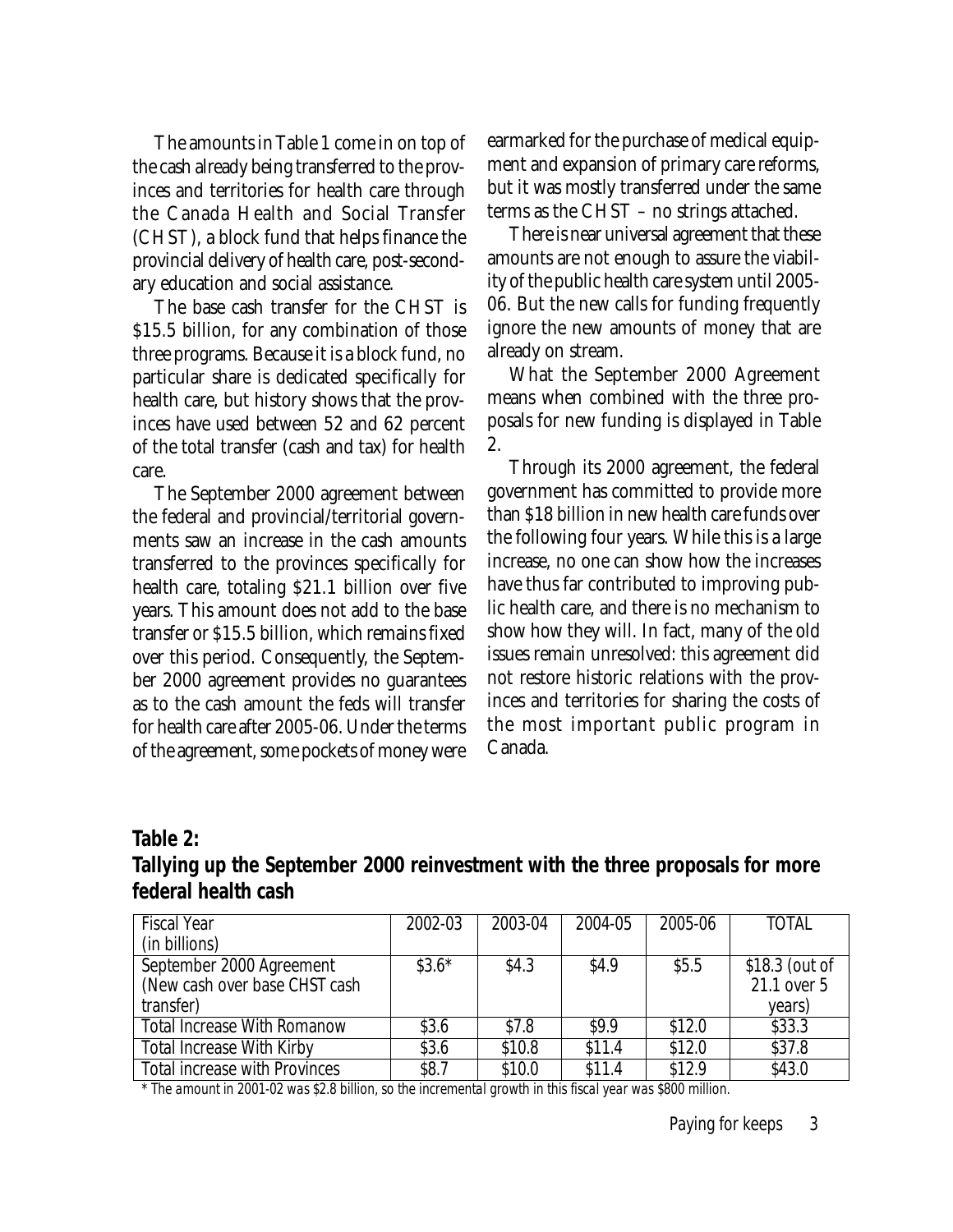#### **What's the federal share?**

**Table 3:**

As shown, the September 2000 increases in cash transfers for health care come on top of the funds that are already transferred for health care through the CHST. Romanow, Kirby and the provinces each pile more demands on top of these two amounts. It deserves mention, again, that the increases of the September 2000 accord do not go beyond 2005-06.

What is the base cash for health care, the amount these increases are designed to supplement? Department of Finance documents peg the cash transfer to the provinces for health care at \$8.1 billion in 2000-01, rising to \$8.3 billion in 2001-02. It is fixed at that amount until 2005-06, just as the base cash amount for the whole CHST transfer remains fixed at \$15.5 billion.

Putting all these numbers together, and comparing them to what the provinces and territories actually spent on health care reveals a fascinating picture. (See Table 3.)

Despite the wide variation in approaches and in rationale for the amounts of money proposed, the numbers add up to a remarkable consensus: the appropriate federal contribution for public health care in this country should be about 25% of *all* public health spending undertaken by the provinces and

| <b>Fiscal Year</b>                                                                                            | 2000-01 | 2001-02 | 2002-03 | 2003-04 | $2004 - 05$ | 2005-06 |  |
|---------------------------------------------------------------------------------------------------------------|---------|---------|---------|---------|-------------|---------|--|
| (in billions)                                                                                                 |         |         |         |         |             |         |  |
| Provincial/                                                                                                   | \$63.4  | \$68.8  | \$73.1  | \$76.2  | \$80.1      | \$84.1  |  |
| <b>Territorial Health</b>                                                                                     |         |         |         |         |             |         |  |
| Spending*                                                                                                     |         |         |         |         |             |         |  |
| CHST base cash,                                                                                               | \$8.1   | \$8.3   | \$8.3   | \$8.3   | \$8.3       | \$8.3   |  |
| health**                                                                                                      |         |         |         |         |             |         |  |
| <b>Sept 2000</b>                                                                                              | \$0.0   | \$2.8   | \$3.6   | \$4.3   | \$4.9       | \$5.5   |  |
| Agreement                                                                                                     |         |         |         |         |             |         |  |
| <b>Federal Cash</b>                                                                                           | 12.8%   | 16.1%   | 16.3%   | 16.5%   | 16.5%       | 16.4%   |  |
| Share                                                                                                         |         |         |         |         |             |         |  |
| <b>Total Federal Health Care Cash Adding:</b>                                                                 |         |         |         |         |             |         |  |
| Romanow                                                                                                       |         |         | \$11.9  | \$16.1  | \$18.2      | \$20.3  |  |
| Proposal                                                                                                      |         |         |         |         |             |         |  |
| <b>Kirby Proposal</b>                                                                                         |         |         | \$11.9  | \$19.1  | \$19.7      | \$20.3  |  |
| Provinces'                                                                                                    |         |         | \$17.0  | \$18.3  | \$19.7      | \$21.2  |  |
| Proposal                                                                                                      |         |         |         |         |             |         |  |
| Renewed Federal Cost-Share For Health Care After Implementing:                                                |         |         |         |         |             |         |  |
| Romanow                                                                                                       |         |         | 16.3%   | 21.1%   | 22.7%       | 24.1%   |  |
| Proposal                                                                                                      |         |         |         |         |             |         |  |
| <b>Kirby Proposal</b>                                                                                         |         |         | 16.3%   | 25.1%   | 24.6%       | 24.1%   |  |
| Provinces'                                                                                                    |         |         | 23.2%   | 24.0%   | 24.6%       | 25.2%   |  |
| Proposal                                                                                                      |         |         |         |         |             |         |  |
| * Drawinsial/Territorial Coanding figures same from CILIL ALLEV 2002 for 2000 01 to 2002 02. Forecasts for an |         |         |         |         |             |         |  |

*\* Provincial/Territorial Spending figures come from CIHI, NHEX 2002 for 2000-01 to 2002-03. Forecasts for spending up to 2005-06 come from the Conference Board of Canada*

*\*\* Calculations of the base cash for health care in the CHST transfer is from a Department of Finance backgrounder, "Federal Support for Health in Canada", dated March 29, 2000*.

4 Canadian Centre for Policy Alternatives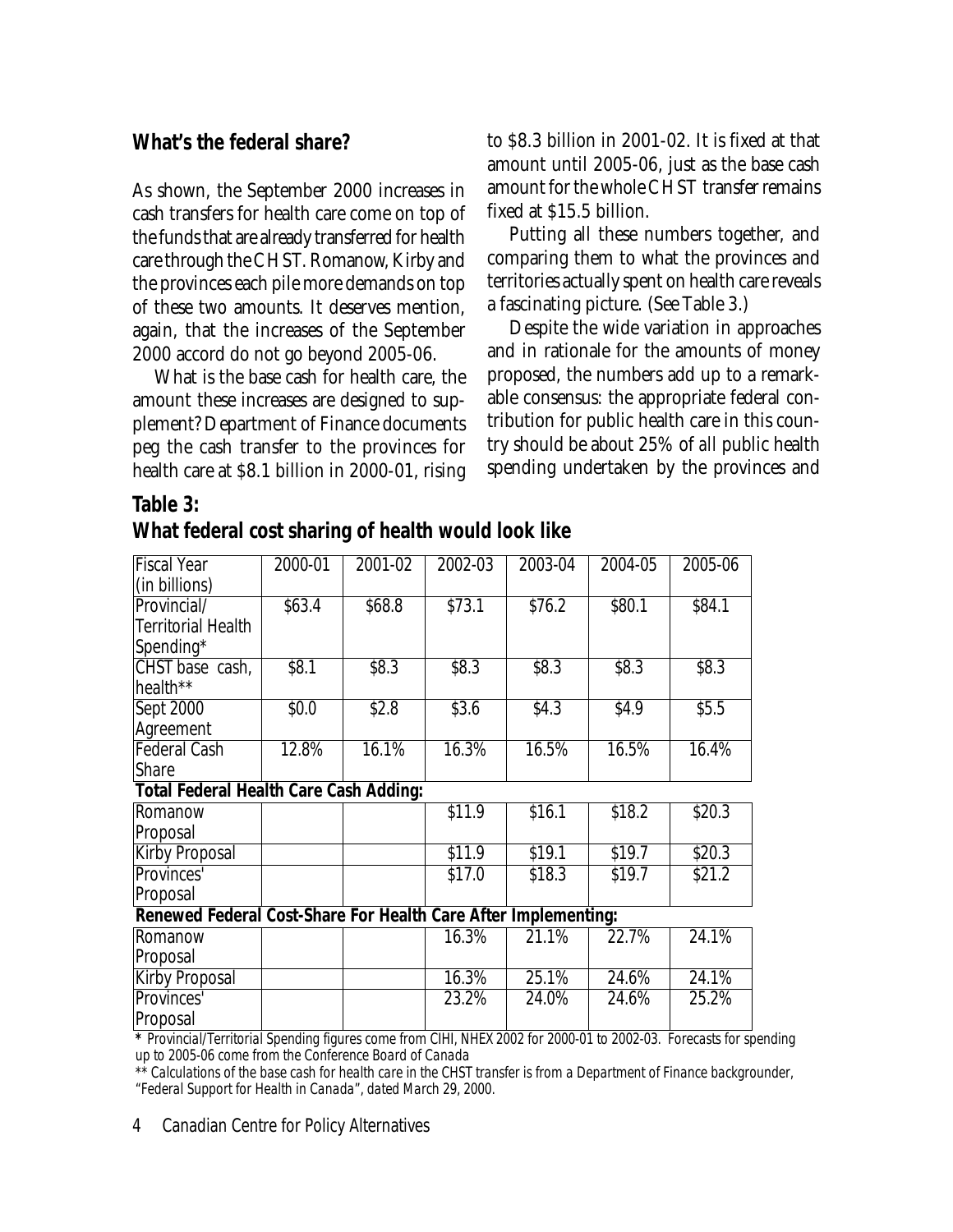territories, not just spending for doctors and hospitals.

Without significant amounts of new cash, the feds will be signaling they are willing to turn their backs on the historic "bargain" with the provinces, based on a 50-50 cost-shared approach to public health care.

In the 1960s, when the bargain was struck, governments worked together to make the costs associated with doctors and hospitals affordable for all citizens. In the 1960s, spending for doctors and hospitals was basically most of health care's costs.

Today the feds' share is measured – just as it was in the first days of public health care – by how much cash it provides to help finance the delivery of critical health services that most provinces offer in some way. These services now include drug programs for the elderly and those on social assistance, chronic, long-term and palliative care, and preventive programs.

While the federal health financing started out on a strictly cash basis, by 1977 the federal half of the costs was based on a transfer of both cash and tax points, with the cash portion declining over time and the tax portion increasing.

By 1998 the formula for funding, combined with federal cutbacks, had reduced federal cash transfers for health care to a low of 10% of provincial and territorial spending for health care. By the federal government's own calculations, cash and tax transfers together accounted for only 28% of health spending in the provinces and territories in that year.

Budgetary changes beginning in 1998 restored the cash share to just over 16% today, but it is forecast to begin declining once again over time. All proposals for renewed federal contributions focus on the cash portion of the transfer, basically writing off the federal transfer of tax points as water under the bridge.

So we are again at the point that begs for a clear, predictable and established formula that spells out the federal role in the provision of public health care.

## **Stable, predictable financing - What can we count on?**

Both Romanow and Kirby rely heavily on economic growth as the basis on which renewed federal commitments to health care would continue to rise over time.

Kirby adds the twist that the federal transfer, which is based on per capita funding for each province, should be weighted in some way to accommodate and acknowledge the costs of an aging population. The suggestion is to triple the per capita transfer for each resident aged 70 or older.

Romanow ramps up new federal investments in health care to \$6.5 billion over three years and suggests that, thereafter, future funding be based on one of two methods: a) a rolling five-year plan approach, or b) a built-in escalator that takes into consideration both the growth in expenditures under the Canadian Health Act and the growth in the economy. The option preferred by Romanow sets an initial formula for growth at a 1.25 multiple of the growth in the economy, reflecting the historic relationship between the growth in total health expenditures and the growth in the Canadian economy between 1960 and 2000.

The provinces and territories have not yet made public their preferences. But it is no overstatement that, from their perspective, stable and predictable funding is perhaps more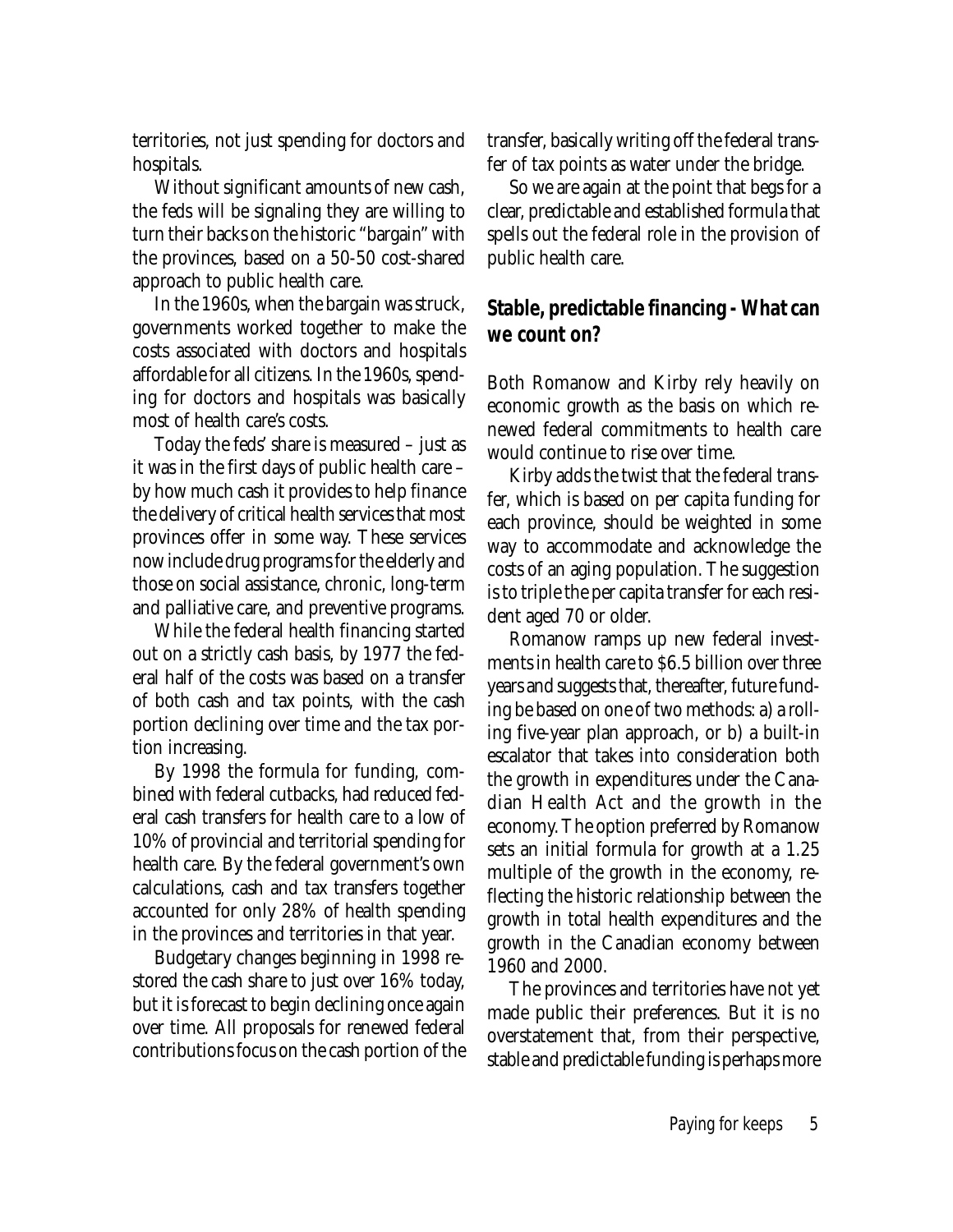important an issue to be resolved than the amounts put on the table for this year or next.

This is because, from the late 1980s to the late 1990s, federal governments have unilaterally changed the rules around health care financing. Starting in 1986, the federal government tightened up formulas regulating the rates of growth in public health spending, which had been tied to growth in the GDP.

By 1990, funding restrictions began in earnest: the federal government froze per capita transfers to the provinces. The Department of Finance estimates the cumulative impact of the changes to entitlements between 1986 and 1996 was \$23.6 billion in lost transfers to the provinces for the purpose of health care alone.

The first time federal transfers for health care were cut since the beginning of Medicare was in the 1994-95 budget. Though there is some debate on how to calculate the cuts in a block-fund transfer, according to the Department of Finance's calculations, it took until the 2000 budget for federal transfers for health care to return to the amounts they were in 1993-94. In the meantime, provinces lost \$8.2 billion in transfers from these cuts.

So, after more than 10 years of being burned by federal policies, the primary goal of the provinces and territories is to nail down a process that ensures federal commitment and, if possible, to do so in such a way as to make such commitment too politically costly to ignore or unilaterally reverse again.

One of the legacies of the September 2000 agreement was that, despite injecting another \$21.1 billion over five years, the real issue was not resolved: stable financing.

Stability cannot be achieved if the amounts transferred are not enough to prevent the underlying problem in the first place. These amounts have not reversed widespread concern that the provision of public health care is deteriorating, or that growing regional divergence is eroding the effectiveness of a national system of public health care.

This is not a problem of inadequate process or shared financial responsibilities. This is a problem of leadership. To this point, the federal government has refused to take on a leadership role to secure the *national* aspects of public health care, a role that no provincial or territorial government can or wants to take on.

Without this role, Medicare will no longer be synonymous with a national program of health care. Partly due to fiscal constraints, and partly due to political pre-dispositions as to the role of government, the provinces and territories have been moving in very different directions as they revisit the three core questions about public health care: what is a medical necessity? how should we fund public provisions? how should they be delivered?

#### **Renewed commitment to a national goal**

Everyone agrees that the feds were caught sneaking out the back door on public health care. Everyone wants them back in the game.

The three proposals on what the feds should do next on health care are not just about more money. They provide three different visions of what the federal government is for, and three different visions of federalism.

The provinces and territories only voice interest in decentralized "solutions", solutions that emphasize the priorities of each government, with politics highly colouring the direction and degree of new investments and reforms in health care.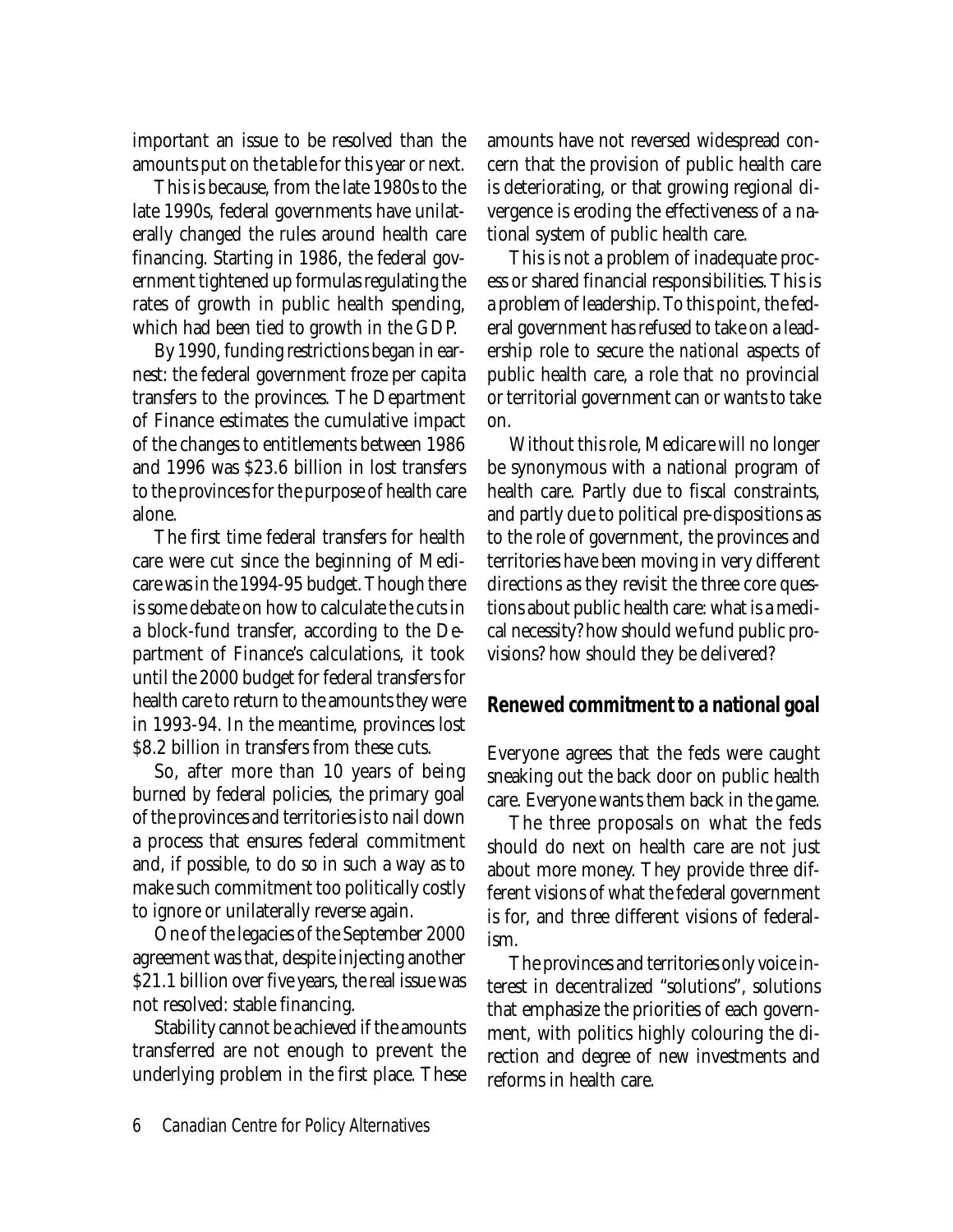Kirby emphasizes the federal government's relationship to individual citizens, irrespective of location, and reinforces its role as "blind banker" to the provinces.

Romanow alone sees the proposed federal reinvestment as an opportunity for nation building. The renewed federal commitment would be used to lever provincial willingness to extend and build on public services, and create the framework for working cooperatively with the federal government to articulate national objectives and systems of accountability for the future of Medicare.

Across this country Canadians are frustrated that they cannot get appropriate and timely care. They are worried about the supports that an aging population can expect. They are embarrassed by the abysmal health outcomes of First Nations people. They are nervous about the lack of political leadership and about the lack of national vision for a social program that needs to function effectively from coast to coast to coast.

The challenge to Medicare is providing access to all medically necessary care in a reasonably equivalent way. As health care evolves, there is increasing emphasis on prevention, pharmatherapy and continuing and palliative care, services required to manage and treat chronic disease, disability and aging.

The Canada Health Act does not include these aspects of health care – except within the acute care system – a glaring omission that leaves it up to the provinces to determine how to deliver these services. So the provinces are doing more and more of the heavy work.

Given major differences in resources and priorities among them, the result is checkered access to health care services, and different definitions of the goals of public health care.

The solution is not having the feds simply pay more for this fractured system. Paying the bills without receiving credit for delivery or having a say in what is delivered is a nonstarter for securing the sustainability of Medicare. Nor is it sustainable for the federal contribution to continue to focus only on acute care while the provinces struggle to meet increasing needs for home care, long-term care and assistance with the costs of drugs.

The solution is a pan-Canadian public health care system, integrated across jurisdictions, and expanded beyond acute care to include services that help manage and improve our health over the course of our lives. This requires a seamless system that sets clear norms and guidelines that meet the medical needs of all Canadians – as a right of citizenship.

Such a system can only be achieved and sustained with overarching national standards, national payment, and national political credit. No single province or private sector provider can achieve this objective. The federal government is the only player than can negotiate and guide health care reforms towards this end-goal.

Without the combined efforts of the federal and provincial/territorial governments, such a health care system is impossible. Without it, we lose a defining feature of what makes us whole, as a nation.